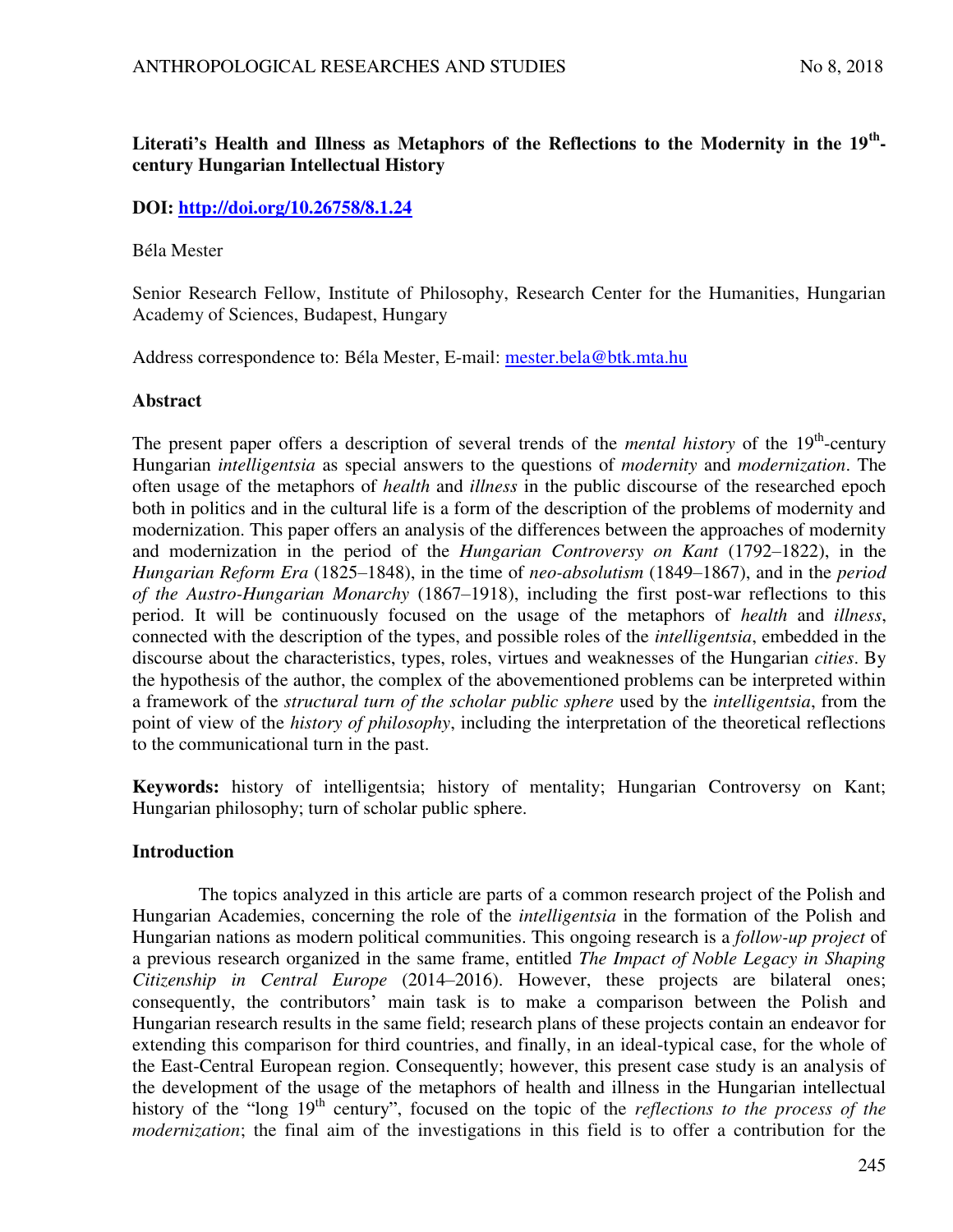historiography of the typical problems of the modernization in the whole East-Central European region.

It is not possible to discuss in detail all the typical cases of the usage of the metaphors of health and illness in the analyzed period, in this relatively short paper. Data related to the Hungarian history of philosophy will be used, especially the texts of the significant controversies as sensitive indicators of the emergence of metaphors of health and illness as special types of body metaphors, in the philosophical discourse as answers for the challenges of the process of modernization in the sphere of the Hungarian *intelligentsia*. In the first section, the cultural shock caused by the transformation of the scholars' public sphere in the times of the Hungarian Controversy on Kant (1792–1822) will be discussed. A series of the typical cultural reflections of the *intelligentsia* for the emergence of the machinery of modern cultural industry, incarnated in capitalist editing houses, in the time of the Hungarian Reform Era (1825–1848) is the topic of the second section. Historical reflections to the romanticism of the Hungarian Reform Era and the revolution of 1848–1849, formulated in the period of the neo-absolutism (1849–1868) are the topics of the third section. In the fourth and the last section, a metamorphosis of the usage of the cultural heritage of the well-known body-metaphors, adapted for the circumstances and needs of the modern politics will be discussed.

## **"Dying Kant" and "Kant's soul" as new metaphors of illness and health in the Hungarian philosophical discourse**

In the very last period of the Hungarian debate on Kant (1792–1822), a highly ironic *pasquinade* was published in Hungarian language, entitled *The Priest and the Doctor around the Dying Kant* (Rozgonyi, 1819), written by the same author, who was the initiator of this great controversy of the Hungarian philosophical life in the beginning of the "long  $19<sup>th</sup>$  century" as the author of the first critique of Kant, published in Hungary, shorty referred in the literature of philosophical historiography as *Dubia* (Rozgonyi, 1792). *Dubia* is a discussion paper in a separate volume, written in Latin, and formulated by the academic standards; *The Priest and the Doctor* is a popular *pasquinade*, published as a cheap brochure, written in Hungarian, far from any academic standards (without references, quotations, etc.). The links between these works are their common author and their common philosophical essence. Their author, József Rozgonyi (1756–1823) was a part of the intellectual establishment as a professor of philosophy of Calvinist colleges (in the town of Losonc, later in Sárospatak) both in the times of the publication of his former and later work. The core of the philosophical opinions outlined in these texts is the same; a derivation of the Kantian philosophy from the theory of causality of Hume, and a refutation of this supposed Humeian foundation of the Kantian philosophy, based on the critique of Hume formulated by the Scottish common sense tradition, especially by Thomas Reid (1710–1796). Opponents of Rozgonyi are the German and Hungarian followers of Kant in his generation, and not Kant himself, directly. One of the most significant differences between the styles of these works, identical ones in their philosophical content is the usage of a strong metaphor of *illness* in the argumentation of the Hungarian brochure. The contemporary philosophical life of Europe, in Rozgonyi's opinion, has an invalid participant in a highly bad condition, i.e. Kantianism, personified by Kant himself. (Kant was not alive at the time when the brochure was published. His figure is symbolic; Rozgonyi does not speak about Kant's personal death.) As usual, people (the philosophical public of Europe) call a priest and a doctor for the dying Kant. (One of his opponents in the controversy on Kant was a Roman Catholic priest, and the other one, however, was not a medical doctor, but a Ph.D. of Göttingen.) The meaning of this *metaphor of illness* is clear; the Kantian philosophy is not a false,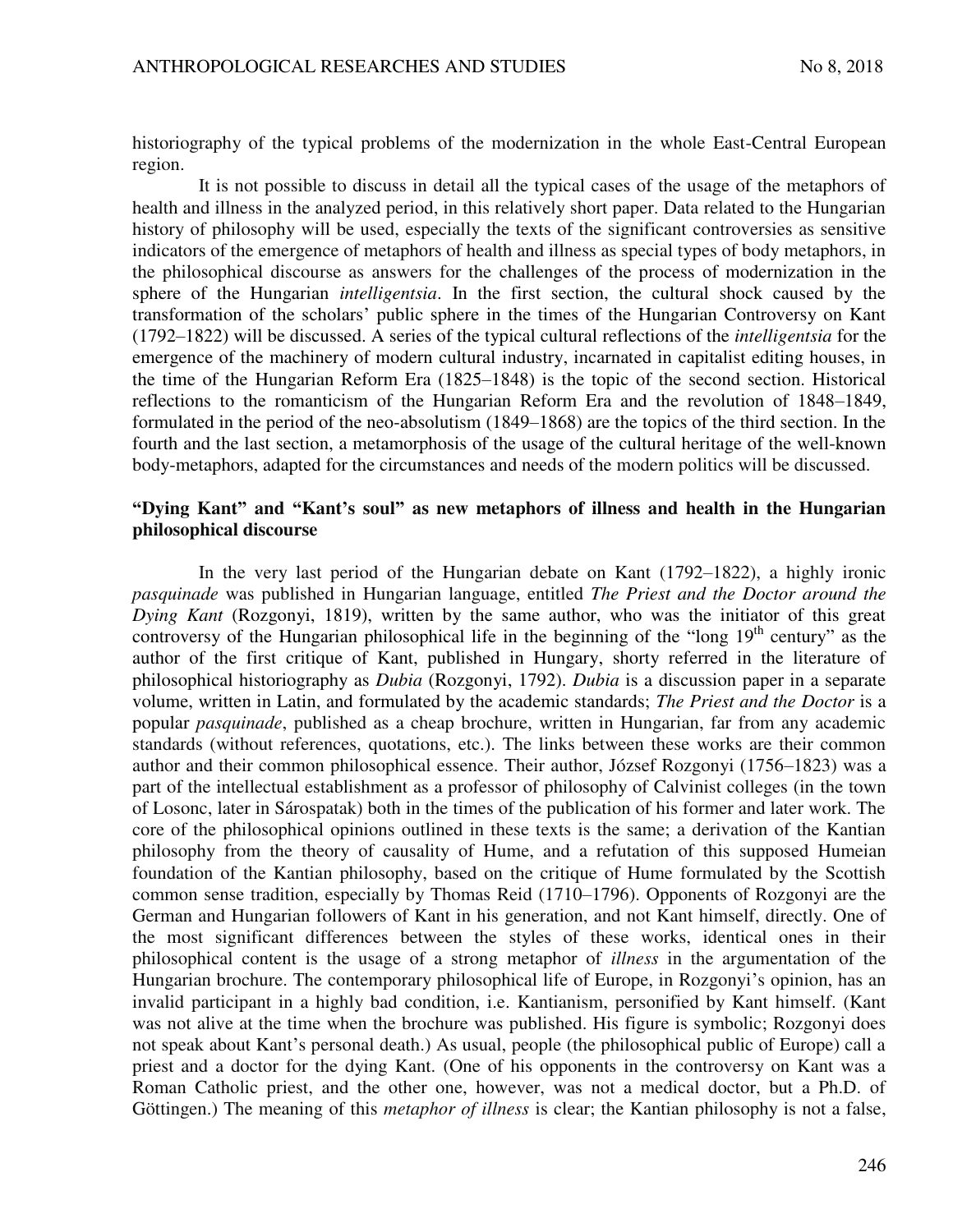refuted theory, only, but an *illness,* a source of an *epidemic,* and a living dead *in*, and *for* the European philosophical life.

In the last period of the same controversy, similar phenomena can be observed on the other, Kantian side, as well. One of the alumni of Rozgonyi's college of Sárospatak, László Ungvárnémeti Tóth (1788–1820), a significant poet of his age has used a little bit morbid scenery in his popular article in Hungarian, written *for* the Kantian philosophy (Ungvárnémeti Tóth, 1819). The frame of his story is a fictive conversation between Kant, Aristippus (the head of the Hedonist school of ethics), and Mercurius (as the guide of the dead's souls), in the Elysian Fields. The main question of their conversation is that whether the Hedonist or, the Kantian souls represent the majority of the Hungarian newcomers in the other world. Ungvárnémeti Tóth's writing is another type of the usage of the metaphor of health and illness; it refers to the *mental condition* of the Hungarian nation *as a body, or as an organism*. The philosophical meaning of this writing is indirect, and depends on the ethical content; the moral quality of the dead Hungarian souls is a consequence of the popularity of the Kantian movement amongst the living Hungarians, by Ungvárnémeti Tóth's argumentation. It is symptomatic that Rozgonyi has not tolerated the usage of this metaphor in the writing of his alumnus-opponent; and he has identified it as an anomaly in a philosophical discourse. His answer *for the defense of Aristippus* (Rozgonyi, 1822) is actually his last lesson of the history of philosophy, on the historical values of the Cyrene School of Hedonism, for his talent, but perfidious alumnus. (Actually, it was his last writing before his death, and the last work of the Hungarian controversy on Kant, as well.)

The above-detailed characteristics of the Hungarian controversy on Kant show well the consequences of the change of the structure of the scholar public sphere in the mirror of the methods of the usage of the metaphors of health and illness, in East-Central Europe, in the turn of the 18<sup>th</sup> and 19<sup>th</sup> centuries. At first, it can be observed a *dual usage* of the Hungarian and Latin languages within the philosophical discourse of the same (Hungarian) scholar community. Works published in Latin follow the international academic standards, and their style avoids the usage of metaphors. Works, written in Hungarian, sometimes by the same author, are full of metaphors, and they are out of the availability of the academic standard. It is clear that the target audiences of these publications are different; Latin works are written for the scholars, Hungarian ones for the uneducated, laic audience. The authors, who have published their works both in Latin and in Hungarian, at the same time, were under conditions of the so-called *functional bilingualism*.

This turn of the structure of the open sphere of the scholars has not restricted to the linguistic aspects, and it was not a specialty of the East-Central European region, only. The core of this change was the emergence of the *public philosophy,* out of the walls of the universities, and other institutions of the traditional intellectual establishment, e.g. the churches. (The Hungarian case is symptomatic from this point of view; the controversy on Kant was the first intellectual debate in the history of the Hungarian philosophy with participation both of Protestants and Catholics, in a common, laic communicational sphere.) The gap between the new *public philosophy* and the traditional philosophical systems of the intellectual establishment has its classic analysis in the wellknown Kantian terms of *philosophia in sensu scholastico,* and *philosophia in sensu cosmopolitico*. However, Kant himself has formulated the distinction between these two methods of the philosophical thinking neutrally concerning their languages, a tension between the aristocratic but international vernacular of Latin, and the democratic but local discourse of the public philosophy, formulated in national languages, has emerged. The most important dilemma of the new situation was the inherent controversy of the *philosophia in sensu cosmopolitico* in a national language, determined to be local, and particular. This dilemma of the segmented public sphere and *functional bilingualism* of the philosophical life was not restricted to the smaller languages, or to the East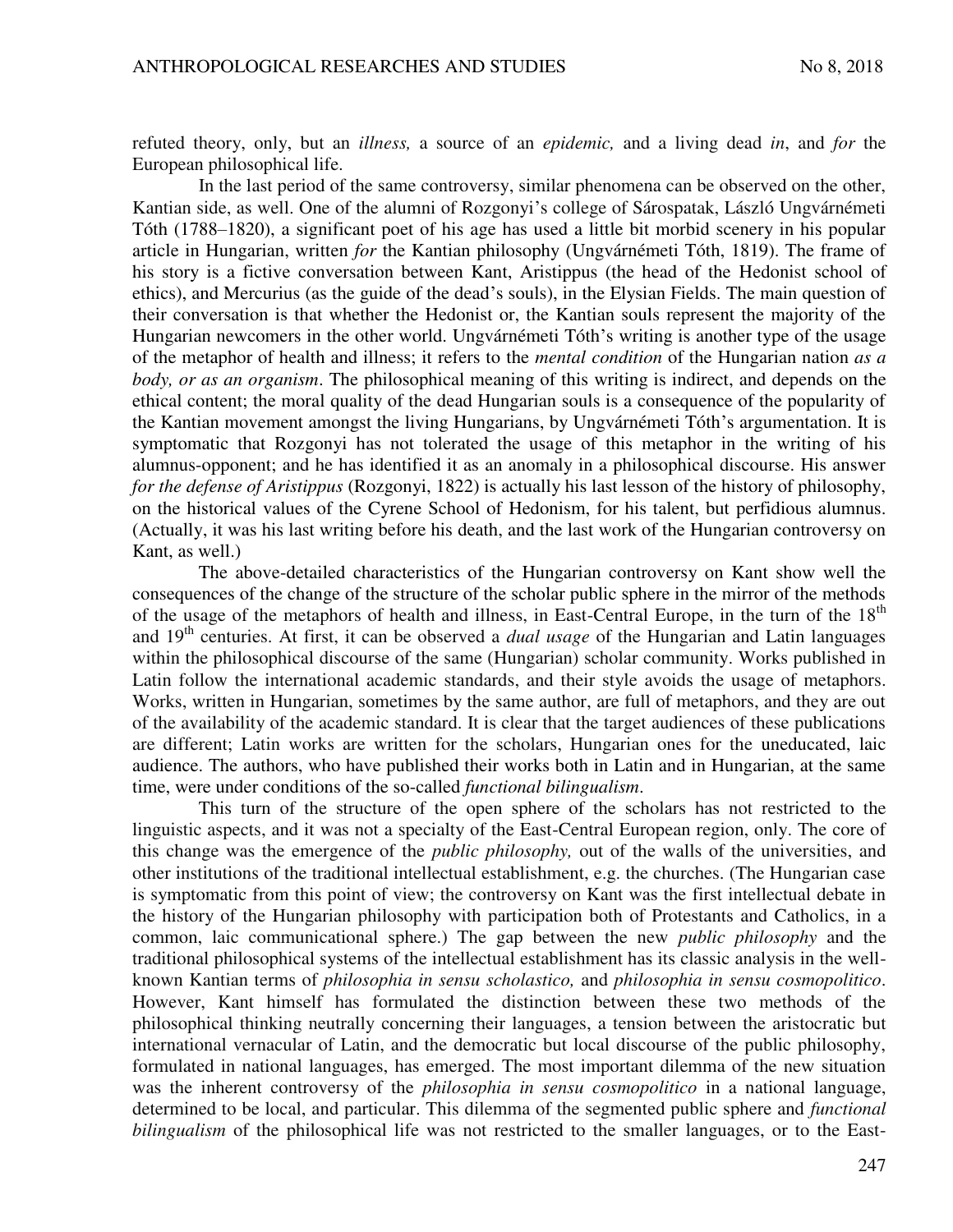Central European region, it was a problem for as large and developed scholar community and its audience, as the German philosophical life is. This general European problem has been mirrored within the German philosophy in the endeavors of the first generation of the Kantian philosophers for the distribution of the Kantian philosophy out of the familiar, domestic, but local and particular atmosphere of the German language, throughout in the European culture – in the language of the international audience of the Western philosophy, in Latin, as Friedrich Gottlob Born, professor of the Leipzig University has formulated in his correspondence with Immanuel Kant about the topic of his plan of the Latin translation of the main works of the Kantian critical philosophy, what was fulfilled successfully several years later, in Kant's lifetime, yet (Kant, 1796–1798).

However, the emergence of the *public philosophy,* formulated in *national languages* was linked with similar problems everywhere within the European philosophy; the smaller languages of the East-Central European region were highly sensitive for its consequences, for two reasons. At first, these language communities have never had the illusion that their language will be the new, common vernacular of the international philosophical life, after the rule of Latin, consequently, they have reflected consciously to the tension of the *locality* of the language of the public philosophy, and its *cosmopolitan* endeavors. Secondly, the turn of the structure of the scholar public sphere has happened relatively quickly, within the active life of the same generation, at least, in the Hungarian case. Within these circumstances, the malleability of the norms of the newcomer public philosophy it is not a surprising phenomenon. The frequent usage of the metaphors of illness in the works written in Hungarian, in the period of the communicational turn is a kind of the answer for the needs of a new type philosophy for a new type audience, with a non-traditional institutional background, and a new function.

In the next period of the Hungarian philosophy, after the establishment of the Hungarian Scholarly Society (1825, now: Hungarian Academy of Sciences), and before the revolution of 1848, in the so-called Reform Era, the changed conditions of the personal *Lebenswelt (lifeworld)* of the philosophical authors have supported the usage of the metaphors of health and illness within the controversies and debates of the Hungarian philosophical life. The *milieu* of the suddenly established scientific periodicals, with their formal requirements, deadlines, and size-limits was completely different from a university or college chair or a study room of a country gentleman. The Hungarian Academy of Sciences was a fundamental factor in the management of this modernization process, not only by the support of the scientific press. This management of the modernization of Hungarian science had a significant influence on the everyday life of the academic people, especially those members of the Academy who have lived regularly in Pest. (The rules of the Academy have distinguished the residents of Pest, and of the countryside.) The annual awards of the Academy have required the fulfillment of the task of reviews on the submitted manuscripts for a fixed deadline, by formal standards. The most of them were written by the members of the Academy living in Pest. The audience of the regular lectures and meetings was recruited from the same circles, etc. It is a symbolic phenomenon of the modernization that the Academy has required the submission of professional CVs of its new members, including the self-evaluation of their previous scientific careers, with short and longtime personal research programs and plans. (For Szontagh's CV, written "for the order of the secretary of the Academy", submitted on  $10<sup>th</sup>$  May 1839, amongst the dozens of similar documents see: Szontagh, 1839a.) However, while the Hungarian philosophical authors of this age have evaluated their epoch as a blossom of their national culture, and the philosophy within it, in their personal life they were seriously shocked by the machinery of the modern cultural industry. In the next section, the answers to this change of the *Lebenswelt (lifeworld)* of the *intelligentsia* will be analyzed, exemplified by the writings of a typical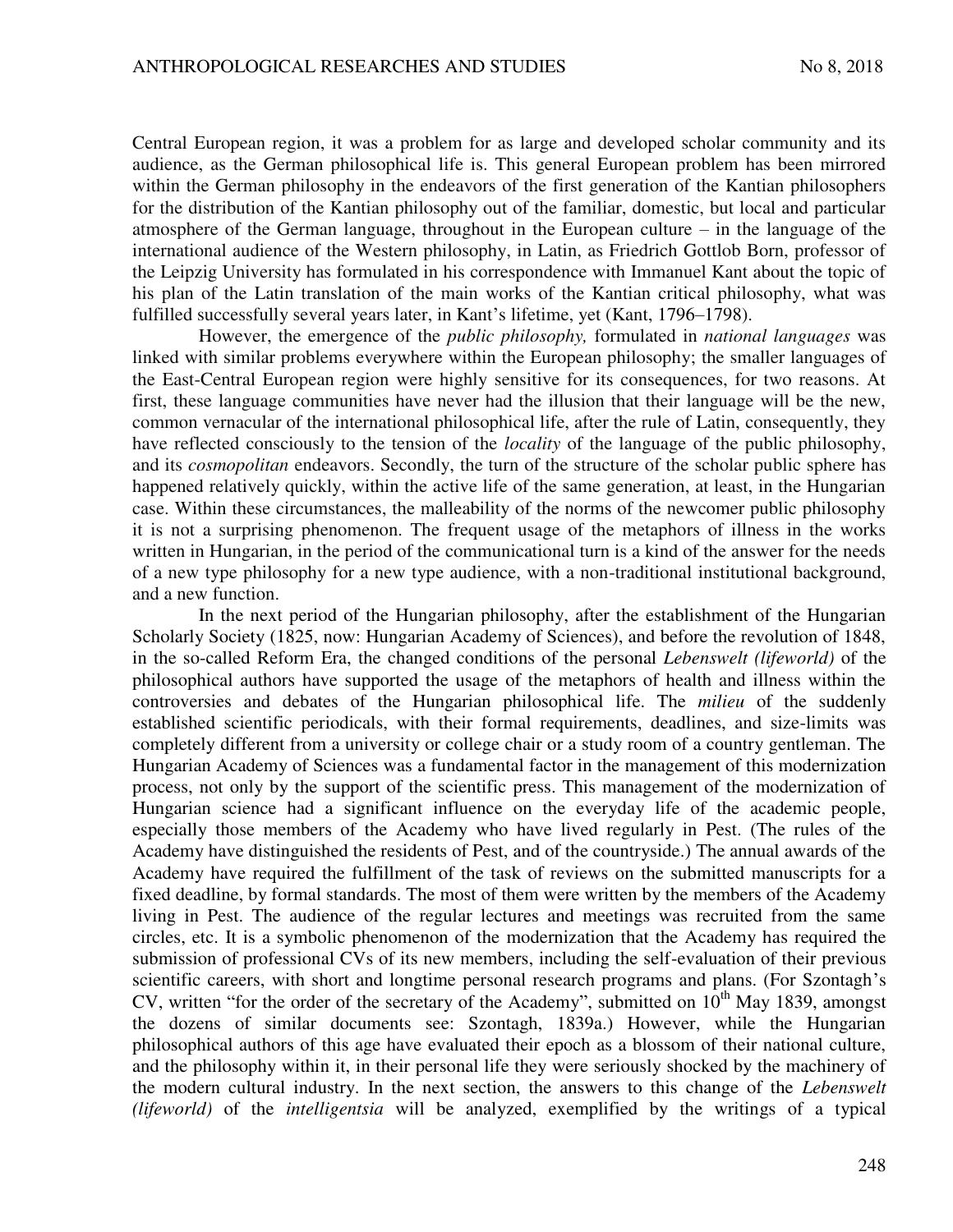representative of the new type of the *public intellectual* in the field of philosophy, Gusztáv Szontagh.

## **Alienation from the objective world and from the female world as symptoms of the literati's illness, caused by the** *milieu* **of the modernity**

Gusztáv Szontagh (1793–1858), as one of the main professional critics of the Hungarian philosophical literature and *belles-lettres,* as the author of the programme of the development of the Hungarian philosophy (Szontagh, 1839) and the political philosophy (Szontagh, 1843), was a prototype of the independent, modern public intellectual. Through his philosophical programmes and criticisms, he heavily influenced the public opinion of his age, especially in the field of philosophy. A standard element of Szontagh's criticisms was an analysis of the author's relationship to the empirical experiences both in the physical and social world. One of the most important indicators of the sound, reliable description of the world both in the belles-lettres and in the philosophy is the author's relationship with the female world, mirrored in their works (Szontagh's criticisms has referred *male* authors); the reliability of the female characters is the criterion of the sound literary world in the belles-lettres, and the successful argumentation for a philosophical opinion in a saloon maintained by educated women is the criterion for a sound philosophical worldview, by Szontagh's argumentation.

This female glance of the culture has emerged in his writings as early as 1826, when he has participated in a literary controversy about the women's role in culture. The cause of this debate was a negative criticism on a collection of average comedies, written by one of the first Hungarian female public intellectuals, Éva Takáts (1780–1845) (Takáts, 1822). Takáts has focussed on the unreality of the characters of the plays, especially the female ones. The (male) author of the comedies, Gábor Sebestyén (1784–1864), a lawyer and politician with extended influence, in his answer has formulated an ultra-conservative opinion about the prohibition of the female presence in any segment of the public sphere, including the pages of periodicals, based on Scriptural fundaments (Sebestyén, 1826). Szontagh in his contribution (Szontagh, 1826) did not restrict his ideas to the simple right of the women in the public sphere; in his argumentation were formulated the advantages of the presence of a *female glance,* or, *female world-view* in the public sphere, for the correction of the male point of view, what is inclined to the alienation from the real world.

In Szontagh's ideas, these (usually sound) female and (often unrealistic) male world-views *have no biological determination*, they are *dependent on the social status* of the males and females in the  $19<sup>th</sup>$ -century Europe. The gender aspects of the possible world-views meet here a reflection of modernity. The dependence of the male intellectuals on the institutional network of the modern culture and their assimilation to its standards press them to be a resident of the pseudo-world of these cultural institutions, instead of the empirical world, ruled by *common sense*. This unrealism of the male world-view of the epoch of his lifetime was always incarnated in *alienation in the words*, or (by an anachronistically modern term) in a *false logo-centrism*, in Szontagh's criticisms and discussion papers. This symptom of alienation is detectable throughout the societal and intellectual life, in his analysis. In the political life, it appears as the hegemony of the *mere rhetoric*, instead of the analysis of the statistics, economy, and the functionality of the institutions. In the field of the national historiography, especially, in the section of the *ethno-genesis*, the same alienation means the rule of the *speculative narratives,* based on rare and laconic data of the written sources, over the objective, empirical data of the archaeology, and the ethnographical parallels of the economics, tools, clothes, and houses of the peoples who live far from the influence of the modern civilization. This critical view of the modern *alienation in the words, in the language,* is the root of Szontagh's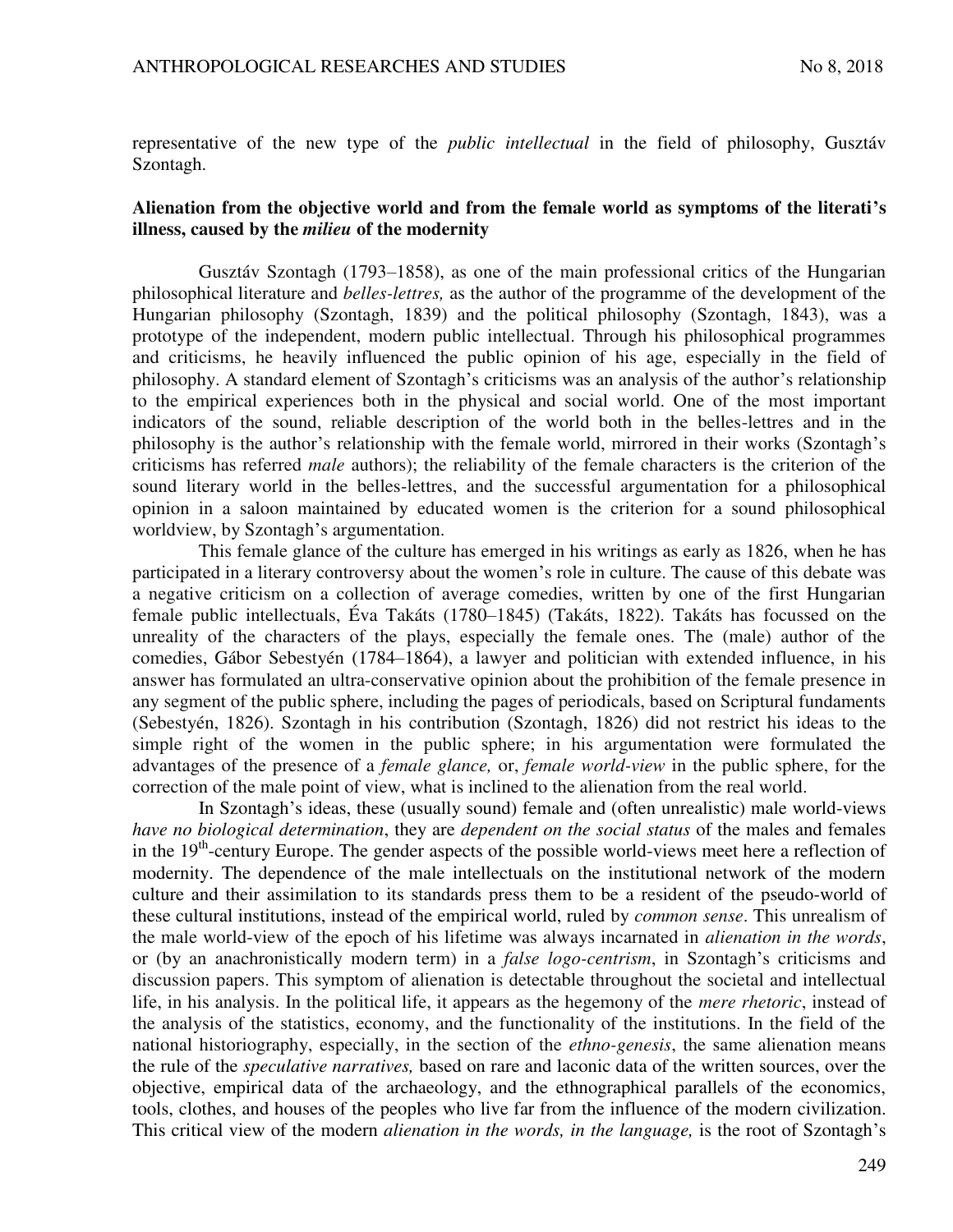role in the so-called "trial on Hegel", one of the most discussed controversies of the Hungarian philosophical life in the 1830s, as the protagonist of the anti-Hegelian side. Szontagh's critique of the Hegelianism, at least, the Hungarian branch of the Hegelian movement of the European philosophical life, has focused on the Hegelian concept of *speculative philosophy,* and the Hegelian terminology, what has become an autonomic, *auto-poetic (self-creating)* system, or, by other worlds, an alternative reality, instead of the real, empirical world, by the analysis of Szontagh. Within these circumstances, Hegelian philosophy cannot offer a sound description of the empirical world, just an escape from it, and can be an ideal-typical philosophical basis of the abovementioned illusions in the belles-lettres, historiography, and politics, as well.

This image of the alienation of the (male) authors from the real world in the imagined empire of the language, connected to a kind of the German idealism, especially to the Hegelian one, and linked to the alienation from the female glance, offers another opportunity for the usage of the metaphors of health and illness, concerning the lifestyles, and personalities of the criticized authors. However, the modern  $(19<sup>th</sup>-century)$  culture is almost purely masculine, this fact is not a symbol of the power and health; on the contrary, the pure masculinity is the root of the weakness, in this line of ideas. The absence of the objectivity of the world-view, and its symbol, the *female glance* make ill the *lonely male souls* in the machine of the modern institutional network of the cultural production. The description of the literati's illnesses is between the real, physiological diagnosis, and the metaphor of illness, when it has appeared at first in the Hungarian culture as the *reason why* of the alienation from the real world, detailed above. It will be exemplified by the author's next period, by the description of the physiological symptoms of the intellectuals of his generation, and by his own ones, as well as in his *memoirs* (Szontagh, 1849–1851). It will be the topic of the next section of the present article.

#### **Physiological symptoms of the literati of the Hungarian Reform Era (1825–1848) as the reason why of the world-view mirrored in their works, from a retrospective point of view**

Szontagh's endeavor in his memoirs was to offer a formulation of the synthesis of his philosophical opinions in an epitome, published sporadically, within the frame of criticisms, discussion papers, and philosophical programmes. A part of this aim was the synthesis of his opinions about the connection of the literati's personal health and illness, and their sound, or false world-view. The first step was the formulation of his own, mental and physical condition, connected to his role in the machinery of the modern cultural industry, represented by the urban *Lebenswelt (lifeworld)* of Pest in his epoch. Szontagh, after the sporadic publication of several smaller but sometimes-important articles on the pages of the top-level Hungarian periodicals, has suddenly become a part of the sphere of the professional intellectuals of the Hungarian capital, in the 1830s. He offered a sensitive description of his arriving. It was winter, he had several dental problems and rented a flat on the fourth floor of a new building, which was still wet. Its windows only offered the panorama of the roofs of the neighboring houses. In spite of these circumstances of disillusion, he was inspired by the new intellectual environment, he had written the criticisms and discussion papers in industrial amount, and he had outlined the concept of his first serious philosophical monograph (Szontagh, 1839), in the same time, which was written within several moons, later honored by the correspondent membership of the Hungarian Academy of Sciences. The hard and exclusively intellectual work had an effect on his health. The first, easy realizable symptoms, concerning his physical conditions, were the *piles*, because of the continuous sitting in the libraries, and in his study room. The second symptom, concerning his mental conditions, probably was a light form of the *nervous breakdown,* based on his laconic description. Under these circumstances, after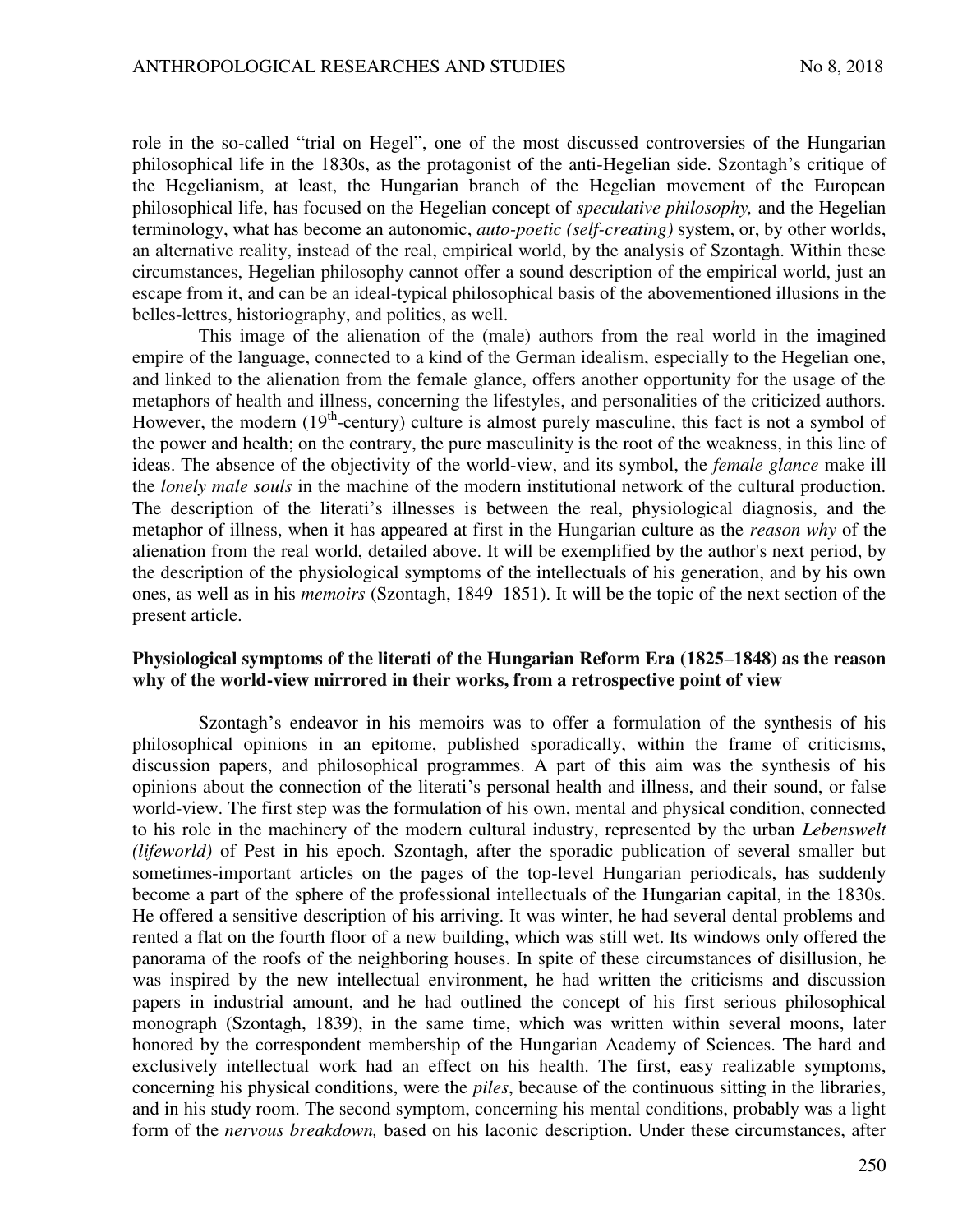the submission of the manuscript of his abovementioned monograph, he has left Pest for a medical cure in Starý Smokovec in the North Carpathians, near his parents' home, and has become an active, but "correspondent" participant of the intellectual life of Pest, for a few years (1839–1844). When he moved to Pest again in 1844, after an auto-therapy, he developed a healthy way of the urban life for himself. Based on these personal experiences, he had offered a general *physiological cause* of the alienation from the real world in his *memoirs* written between 1849 and 1851.

In the chapter of his *memoirs* entitled *Hungarian literature,* all his previous discussion papers, criticisms, and programmes have been connected to a physiological description of the lifestyle and the typical illnesses of the modern *intelligentsia,* in opposite of the ancient Greek culture, and the negative consequences of these illnesses for the modern world-view, with physiological and philosophical advices for the escape from the labyrinth of the ill, alienated pseudo-worlds, created by these modern intellectuals. His sporadic notes about the unhealthy lifestyle and illnesses of concrete individuals have been generalized in an overall visage of the *ill intelligentsia*, and its therapy. His diagnosis is relatively concrete; diseases of the modern intellectuals are the *piles,* because of the continuous sitting on the workdays, and the lack of body exercise, *hypochondria,* because of an over-reflection to the physical conditions of their own body as a consequence of the restricted perception of the outside world, and *different nervous problems* as consequences of the abovementioned psychophysiological symptoms. It is easy to see that this diagnosis is identical with the description of his *personal diseases,* in the same *memoirs*. The only difference between him and other intellectuals of his generation is the *consciousness* of the problem and the *endeavor for its solution*. However, this usage of the topic of the *illness in and of the culture* was rooted in a reflection of the consequences of the modernity and was connected to the *unnatural urban lifestyle,* and the *unhealthy artificial environment of the cities,* Szontagh has never become an opponent of the urbanity, he has searched the solution of his problems in an *urbane* way, *within the frames of the modernity*.

#### **Instead of a conclusion: survival of Szontagh's topic in other function**

Two decades after Szontagh's *memoirs* had been published, a brochure of a young intellectual and politician, János Asbóth (1845–1911) was released, as the first document of his conversion from the liberalism to the conservatism (Asbóth, 1873). It is interesting to see that the topics of this brochure are mainly similar to Szontagh's *loci*. The analyzed and criticized personalities of the Reform Era are almost the same, the parallelisms between the literary and political life appear in the same form in both of the texts. (The direct influence should be excluded; Szontagh was dead at the beginning of Asbóth's career, and his *memoirs* were not available.) The usage of the metaphor of illness is highly similar, as well; Asbóth's specialty is the description of the *theatrical swoons of the politicians in a public realm*, character and (bodily and mental) health of the described persons are in close connection in his chain of ideas. The gender aspect appears in another form in Asbóth's writings, he speaks about the *feminine character* of his (male) opponents. Despite these similarities, Asbóth's point of view is totally different from that of Szontagh; it is free from the personal experiences. By Asbóth's ideology, appeared in more radical form two years later in his conservative manifesto (Asbóth, 1875), the *illness in and of the modern culture* is not the problem of the whole of the nation, at least, its *intelligentsia,* but a characteristic of the representatives of his political opponents, only. The solution of the problem is different, as well, in Asbóth's writings; he has searched the methods of the escape from the modern world, but he has not linked the *modernity* and the *urbanity,* yet. In the Hungarian conservative thought, the connection between the criticism of the modernity and urbanity has appeared in a vivid form after the WWI, in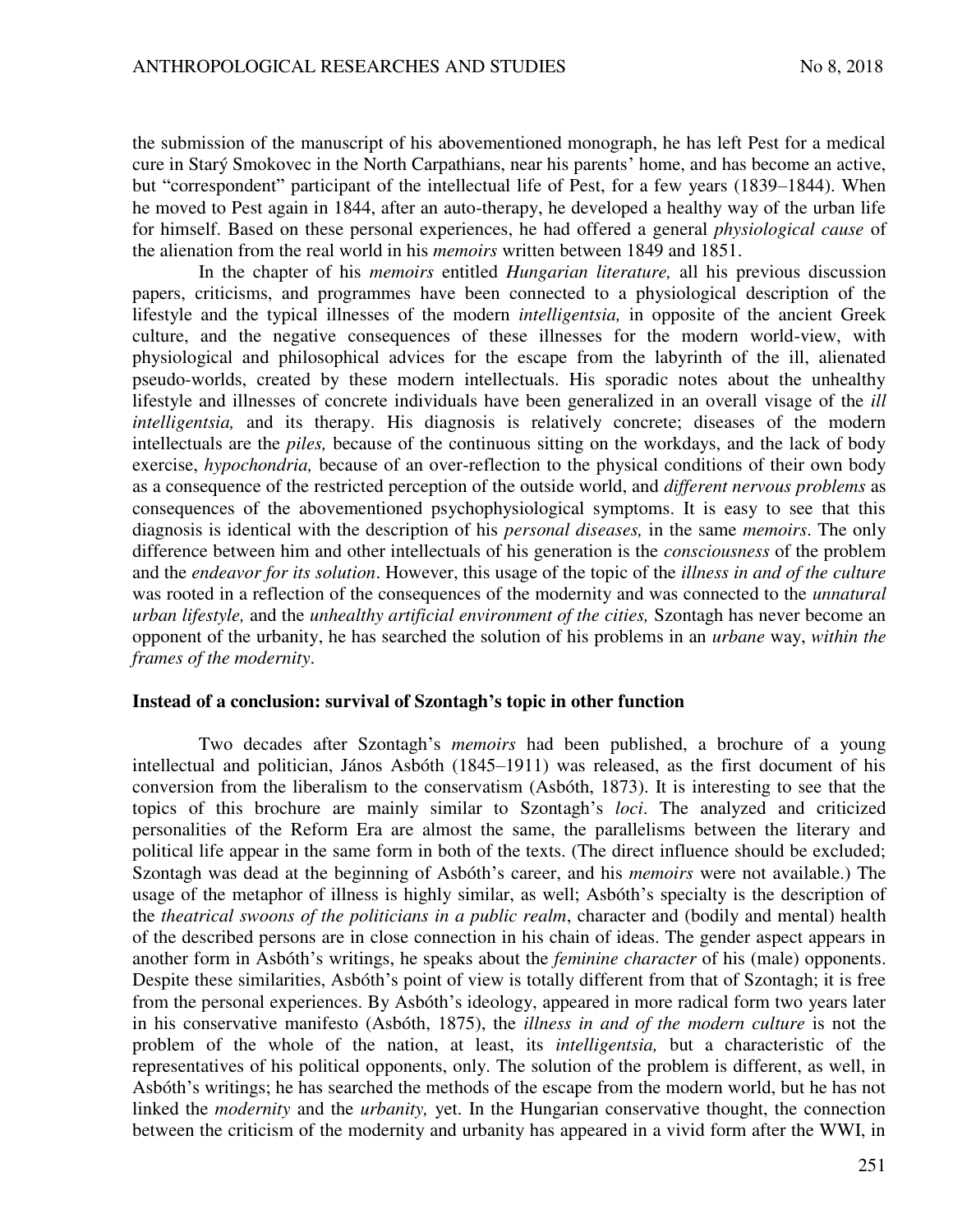the book of great impact written by Gyula Szekfű (1883–1955) (Szekfű, 1920), linked to the term of *sinful city*.

Szekfű's essay has been directly rooted in Asbóth's one, their titles are the same, as well; and Asbóth's analysis has used the same topics that the contemporaries of the Reform Era, e.g. Szontagh, has described. The personal experience of the shock of the modernization in the *Lebenswelt (lifeworld)* has evaporated during seventy years, what remained is an ideological usage of the topics of *illness,* and *sinful city,* with programmes of the solution out of the sphere of the urbanity, and modernity. It has become a mere rhetoric; open for the biological metaphors of the  $20<sup>th</sup>$ -century languages of politics, far from the atmosphere of the Reform Era.

# **Acknowledgments**

The research reported in this publication was supported by the bilateral program financed by the Polish Academy of Sciences and the Hungarian Academy of Sciences, entitled *The role of intelligentsia in shaping collective identities of Poles and Hungarians in 19th and 20th centuries.* The preparation of the final version of this article was supported by a research project of the Hungarian Scientific Research Fund, entitled *Arts and Scholarship in the Service of the Nation-building in Nineteenth-Century Hungary* (OTKA K 108670).

# **References**

- 1. Asbóth, J., 1873. *Három nemzedék. Széchenyi és Vörösmarty. Kossuth és Petőfi. Deák és Arany [Three Generation. Széchenyi and Vörösmarty. Kossuth and Petőfi. Deák and Arany]*. Budapest: Franklin-társulat. [For a modern edition with notes see: Kiczenko, J., ed. 2002. *Asbóth János válogatott művei*. Piliscsaba: Pázmány Péter Katolikus Egyetem Bölcsészettudományi Kar. pp.29–49.]
- 2. Asbóth, J., 1875. *Magyar Conservative Politika [Hungarian Conservative Politics]*. Budapest: Légrády Testvérek.
- 3. Kant, I., 1796–1798. *Opera ad philosophiam criticam*. Latine vertit Fredericus Gottlob Born. Lipsiae: Engelhard Beniamin Schwickert.
- 4. Rozgonyi, J., 1792. *Dubia de initiis transcendentalis idealism Kantiani*. Pestini: Trattner. [For its modern edition with Hungarian translation and notes see: Mester, B. (ed. and notes); Guba, Á. (transl.) 2017. *Rozgonyi József: Dubia de initiis transcendentalis idealism Kantiani.* Budapest: Gondolat Kiadó – MTA Bölcsészettudományi Kutatóközpont, Filozófiai Intézet.]
- 5. Rozgonyi, J., 1819. *A' Pap és a' Doctor a' sínlődő Kánt körűl [The Priest and the Doctor around the Dying Kant]*. S. Patak: Nádaskay. [For its modern edition see: Várszegi, M.; Kőszegi, L. (eds.) 1994. *Elmész*. Comitatus: Veszprém, pp.69–86.]
- 6. Rozgonyi, J., 1822. Aristippus védelme [In Defence of Aristippus]. *Tudományos Gyűjtemény*, 6(7), pp.52–61.
- 7. Sebestyén, G., 1826. Menyből jött kirekesztő Privilegium [Excusive Privilege from the Heavens]. *Tudományos Gyűjtemény,* 10(2), pp.124–126.
- 8. Szekfű, Gy., 1920. *Három nemzedék. Egy hanyatló kor története [Three generations. The History of a Declining Epoch]*. Budapest: Élet.
- 9. Szontagh, G., 1826. Bajnoki Hartz, Takáts Éva Aszszony ügyében az Aszszonyi Nem érdemei 's Jussaiért [Duel in the Case of Lady Éva Takáts, for the Women's Merits and Rights]. Tudományos Gyűjtemény, 10(8), pp.72–104.